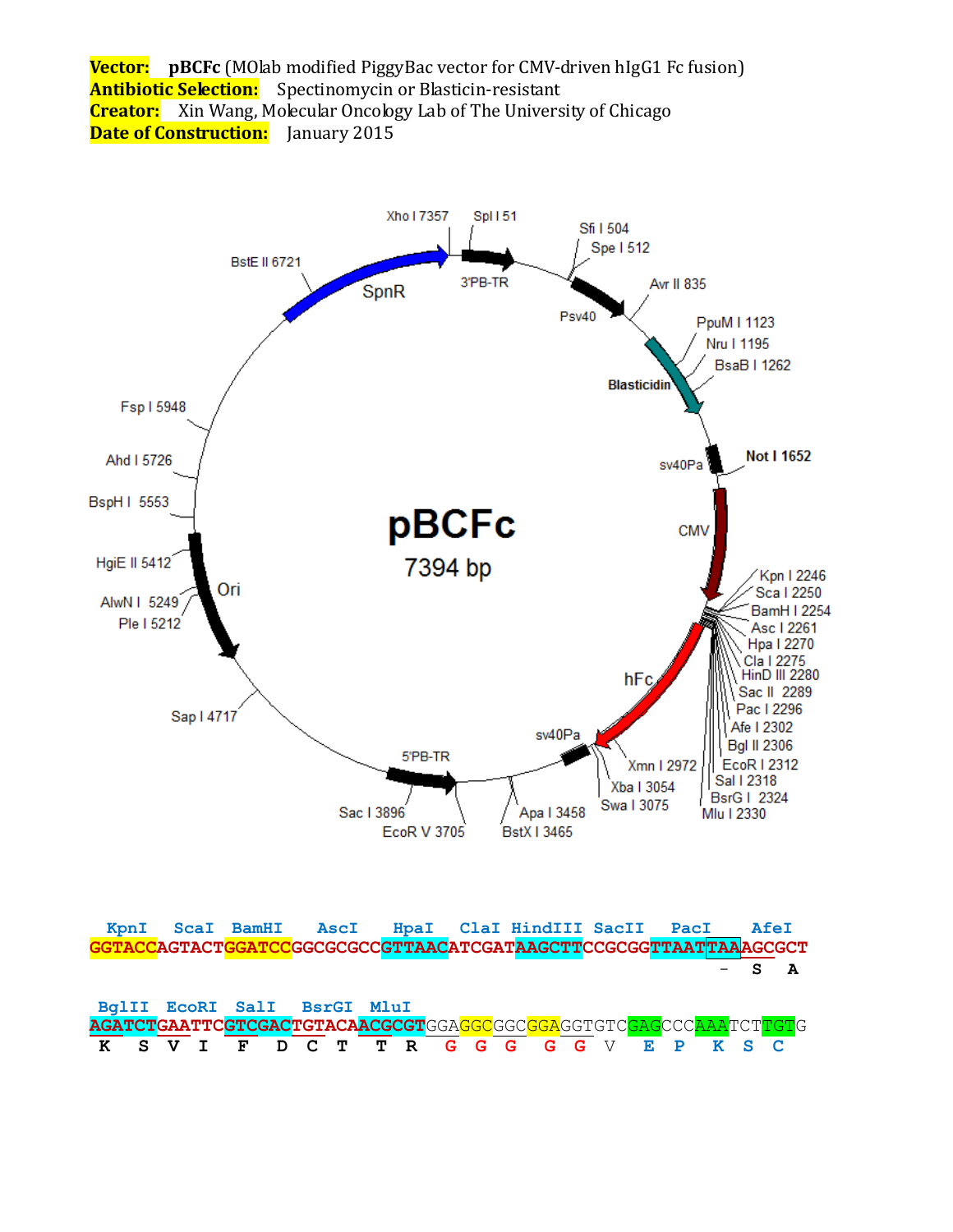## **pBCFc Vector Full-Length Sequence** (Spectinomycin or Blasticin-resistant)

CTGCAGAACACGCAGCTAGATTAACCCTAGAAAGATAATCATATTGTGACGTACGTTAAAGATAATCATGCGTAAAATTGACGCATGTGTTTTA TCGGTCTGTATATCGAGGTTTATTTATTAATTTGAATAGATATTAAGTTTTATTATATTTACACTTACATACTAATAATAAATTCAACAAACAA TTTATTTATGTTTATTTATTTATTAAAAAAAAACAAAAACTCAAAATTTCTTCTATAAAGTAACAAAACTTTTATGAGGGACAGCCCCCCCCCA AAGCCCCCAGGGATGTAATTACGTCCCTCCCCCGCTAGGGGGCAGCAGCGAGCCGCCCGGGGCTCCGCTCCGGTCCGGCGCTCCCCCCGCATCC CCGAGCCGGCAGCGTGCGGGGACAGCCCGGGCACGGGGAAGGTGGCACGGGATCGCTTTCCTCTGAACGCTTCTCGCTGCTCTTTGAGCCTGCA GACACCTGGGGGGATACGGGGAAAAGGCCTCCACGGCCAGACTAGTAATGTGTGTCAGTTAGGGTGTGGAAAGTCCCCAGGCTCCCCAGCAGGC AGAAGTATGCAAAGCATGCATCTCAATTAGTCAGCAACCAGGTGTGGAAAGTCCCCAGGCTCCCCAGCAGGCAGAAGTATGCAAAGCATGCATC TCAATTAGTCAGCAACCATAGTCCCGCCCCTAACTCCGCCCATCCCGCCCCTAACTCCGCCCAGTTCCGCCCATTCTCCGCCCCATGGCTGACT AATTTTTTTTATTTATGCAGAGGCCGAGGCCGCCTCTGCCTCTGAGCTATTCCAGAAGTAGTGAGGAGGCTTTTTTGGAGGCCTAGGCTTTTGC AAAAAGCTCCCGGGAGCTTGTATATCCATTTTCGGATCTGATCAGCACGTGTTGACAATTAATCATCGGCATAGTATATCGGCATAGTATAATA CGACAAGGTGAGGAACTAAACCATGGCCAAGCCTTTGTCTCAAGAAGAATCCACCCTCATTGAAAGAGCAACGGCTACAATCAACAGCATCCCC ATCTCTGAAGACTACAGCGTCGCCAGCGCAGCTCTCTCTAGCGACGGCCGCATCTTCACTGGTGTCAATGTATATCATTTTACTGGGGGACCTT GTGCAGAACTCGTGGTGCTGGGCACTGCTGCTGCTGCGGCAGCTGGCAACCTGACTTGTATCGTCGCGATCGGAAATGAGAACAGGGGCATCTT GAGCCCCTGCGGACGGTGCCGACAGGTGCTTCTCGATCTGCATCCTGGGATCAAAGCCATAGTGAAGGACAGTGATGGACAGCCGACGGCAGTT GGGATTCGTGAATTGCTGCCCTCTGGTTATGTGTGGGAGGGCTAAGCACTTCGTGGCCGAGGAGCAGGACTGACACGTGCTACGAGATTTCGAT TCCACCGCCGCCTTCTATGAAAGGTTGGGCTTCGGAATCGTTTTCCGGGACGCCGGCTGGATGATCCTCCAGCGCGGGGATCTCATGCTGGAGT TCTTCGCCCACCCCAACTTGTTTATTGCAGCTTATAATGGTTACAAATAAAGCAATAGCATCACAAATTTCACAAATAAAGCATTTTTTTCACT GCATTCTAGTTGTGGTTTGTCCAAACTCATCAATGTATCTTATCATGTCTGGCGGCCGCTAATAGTAATCAATTACGGGGTCATTAGTTCATAG CCCATATATGGAGTTCCGCGTTACATAACTTACGGTAAATGGCCCGCCTGGCTGACCGCCCAACGACCCCCGCCCATTGACGTCAATAATGACG TATGTTCCCATAGTAACGCCAATAGGGACTTTCCATTGACGTCAATGGGTGGAGTATTTACGGTAAACTGCCCACTTGGCAGTACATCAAGTGT ATCATATGCCAAGTACGCCCCCTATTGACGTCAATGACGGTAAATGGCCCGCCTGGCATTATGCCCAGTACATGACCTTATGGGACTTTCCTAC TTGGCAGTACATCTACGTATTAGTCATCGCTATTACCATGGTGATGCGGTTTTGGCAGTACATCAATGGGCGTGGATAGCGGTTTGACTCACGG GGATTTCCAAGTCTCCACCCCATTGACGTCAATGGGAGTTTGTTTTGGCACCAAAATCAACGGGACTTTCCAAAATGTCGTAACAACTCCGCCC CATTGACGCAAATGGGCGGTAGGCGTGTACGGTGGGAGGTCTATATAAGCAGAGCTGGTTTAGTGAACCGTCAGATCCGGTACCAGTACTGGAT CCGGCGCGCCGTTAACATCGATAAGCTTCCGCGGTTAATTAAAGCGCTagatctGAATTCGTCGACTGTACAACGCGTGGAGGCGGCGGAGGTG TCGAGCCCAAATCTTGTGACAAAACTCACACATGCCCACCGTGCCCAGCACCTGAACTCCTGGGGGGACCGTCAGTCTTCCTCTTCCCCCCAAA ACCCAAGGACACCCTCATGATCTCCCGGACCCCTGAGGTCACATGCGTGGTGGTGGACGTGAGCCACGAAGACCCTGAGGTCAAGTTCAACTGG TACGTGGACGGCGTGGAGGTGCATAATGCCAAGACAAAGCCGCGGGAGGAGCAGTACAACAGCACGTACCGTGTGGTCAGCGTCCTCACCGTCC TGCACCAGGACTGGCTGAATGGCAAGGAGTACAAGTGCAAGGTCTCCAACAAAGCCCTCCCAGCCCCCATCGAGAAAACCATCTCCAAAGCCAA AGGGCAGCCCCGAGAACCACAGGTGTACACCCTGCCCCCATCCCGGGATGAGCTGACCAAGAACCAGGTCAGCCTGACCTGCCTGGTCAAAGGC TTCTATCCCAGCGACATCGCCGTGGAGTGGGAGAGCAATGGGCAGCCGGAGAACAACTACAAGACCACGCCTCCCGTGCTGGACTCCGACGGCT CCTTCTTCCTCTACAGCAAGCTCACCGTGGACAAGAGCAGGTGGCAGCAGGGGAACGTCTTCTCATGCTCCGTGATGCATGAGGCTCTGCACAA CCACTACACGCAGAAGAGCCTCTCCCTGTCTCCGGGTAAATGAcTCTAGATACGTACATATGATTTAAATGATCTAACTAACTAAACTTGTTTA TTGCANCTTATAATGGTTACAAATAAAGCAATAGCATCACAAATTTCACAAATAAAGCATTTTTTTCACTGCATTCTAGTTGTGGTTTGTCCAA ACTCATCAATGTATCTTATCATGTCTGGAATGACTCAAATGATGTCAATTAGTCTATCAGAAGCTCATCTGGTCTCCCTTCCGGGGGACAAGAC ATCCCTGTTTAATATTTAAACAGCAGTGTTCCCAAACTGGGTTCTTATATCCCTTGCTCTGGTCAACCAGGTTGCAGGGTTTCCTGTCCTCACA GGAACGAAGTCCCTAAAGAAACAGTGGCAGCCAGGTTTAGCCCCGGAATTGACTGGATTCCTTTTTTAGGGCCCATTGGTATGGCTTTTTCCCC GTATCCCCCCAGGTGTCTGCAGGCTCAAAGAGCAGCGAGAAGCGTTCAGAGGAAAGCGATCCCGTGCCACCTTCCCCGTGCCCGGGCTGTCCCC GCACGCTGCCGGCTCGGGGATGCGGGGGGAGCGCCGGACCGGAGCGGAGCCCCGGGCGGCTCGCTGCTGCCCCCTAGCGGGGGAGGGACGTAAT TACATCCCTGGGGGCTTTGGGGGGGGGCTGTCCCTGATATCTATAACAAGAAAATATATATATAATAAGTTATCACGTAAGTAGAACATGAAAT AACAATATAATTATCGTATGAGTTAAATCTTAAAAGTCACGTAAAAGATAATCATGCGTCATTTTGACTCACGCGGTCGTTATAGTTCAAAATC AGTGACACTTACCGCATTGACAAGCACGCCTCACGGGAGCTCCAAGCGGCGACTGAGATGTCCTAAATGCACAGCGACGGATTCGCGCTATTTA GAAAGAGAGAGCAATATTTCAAGAATGCATGCGTCAATTTTACGCAGACTATCTTTCTAGGGTTAATCTAGCTGCATCAGGATCATATCGTCGG GTCTTTTTTCATCGCCCAAGCTGGCGCTATCTGGGCATCGGGGAGGAAGAAGCCCGTGCCTTTTCCCGCGAGGTTGAAGCGGCATGGAAAGAGT TTGCCGAGGATGACTGCTGCTGCATTGACGTTGAGCGAAAACGCACGTTTACCATGATGATTCGGGAAGGTGTGGCCATGCACGCCTTTAACGG TGAACTGTTCGTTCAGGCCACCTGGGATACCAGTTCGTCGCGGCTTTTCCGGACACAGTTCCGGATGGTCAGCCCGAAGCGCATCAGCAACCCG AACAATACCGGCGACAGCCGGAACTGCCGTGCCGGTGTGCAGATTAATGACAGCGGTGCGGCGCTGGGATATTACGTCAGCGAGGACGGGTATC CTGGCTGGATGCCGCAGAAATGGACATGGATACCCCGTGAGTTACCCGGCGGGCGCGCTTGGCGTAATCATGGTCATAGCTGTTTCCTGTGTGA AATTGTTATCCGCTCACAATTCCACACAACATACGAGCCGGAAGCATAAAGTGTAAAGCCTGGGGTGCCTAATGAGTGAGCTAACTCACATTAA TTGCGTTGCGCTCACTGCCCGCTTTCCAGTCGGGAAACCTGTCGTGCCAGCTGCATTAATGAATCGGCCAACGCGCGGGGAGAGGCGGTTTGCG TATTGGGCGCTCTTCCGCTTCCTCGCTCACTGACTCGCTGCGCTCGGTCGTTCGGCTGCGGCGAGCGGTATCAGCTCACTCAAAGGCGGTAATA CGGTTATCCACAGAATCAGGGGATAACGCAGGAAAGAACATGTGAGCAAAAGGCCAGCAAAAGGCCAGGAACCGTAAAAAGGCCGCGTTGCTGG CGTTTTTCCATAGGCTCCGCCCCCCTGACGAGCATCACAAAAATCGACGCTCAAGTCAGAGGTGGCGAAACCCGACAGGACTATAAAGATACCA GGCGTTTCCCCCTGGAAGCTCCCTCGTGCGCTCTCCTGTTCCGACCCTGCCGCTTACCGGATACCTGTCCGCCTTTCTCCCTTCGGGAAGCGTG GCGCTTTCTCATAGCTCACGCTGTAGGTATCTCAGTTCGGTGTAGGTCGTTCGCTCCAAGCTGGGCTGTGTGCACGAACCCCCCGTTCAGCCCG ACCGCTGCGCCTTATCCGGTAACTATCGTCTTGAGTCCAACCCGGTAAGACACGACTTATCGCCACTGGCAGCAGCCACTGGTAACAGGATTAG CAGAGCGAGGTATGTAGGCGGTGCTACAGAGTTCTTGAAGTGGTGGCCTAACTACGGCTACACTAGAAGGACAGTATTTGGTATCTGCGCTCTG CTGAAGCCAGTTACCTTCGGAAAAAGAGTTGGTAGCTCTTGATCCGGCAAACAAACCACCGCTGGTAGCGGTGGTTTTTTTGTTTGCAAGCAGC AGATTACGCGCAGAAAAAAAGGATCTCAAGAAGATCCTTTGATCTTTTCTACGGGGTCTGACGCTCAGTGGAACGAAAACTCACGTTAAGGGAT TTTGGTCATGAGATTATCAAAAAGGATCTTCACCTAGATCCTTTTAAATTAAAAATGAAGTTTTAAATCAATCTAAAGTATATATGAGTAAACT TGGTCTGACAGTTACCAATGCTTAATCAGTGAGGCACCTATCTCAGCGATCTGTCTATTTCGTTCATCCATAGTTGCCTGACTCCCCGTCGTGT AGATAACTACGATACGGGAGGGCTTACCATCTGGCCCCAGTGCTGCAATGATACCGCGAGACCCACGCTCACCGGCTCCAGATTTATCAGCAAT AAACCAGCCAGCCGGAAGGGCCGAGCGCAGAAGTGGTCCTGCAACTTTATCCGCCTCCATCCAGTCTATTAATTGTTGCCGGGAAGCTAGAGTA AGTAGTTCGCCAGTTAATAGTTTGCGCAACGTTGTTGCCATTGCTACAGGCATCGTGGTGTCACGCTCGTCGTTTGGTATGGCTTCATTCAGCT CCGGTTCCCAACGATCAAGGCGAGTTACATGATCCCCCATGTTGTGCAAAAAAGCGGTTAGCTCCTTCGGTCCTCCGATCGTTGTCAGAAGTAA GTTGGCCGCAGTGTTATCACTCATGGTTATGGCAGCACTGCATAATTCTCTTACTGTCATGCCATCCGTAAGATGCTTTTCTGTGACTGGTGAG TGTACCAGCCAGGACAGAAATGCCTCGACTTCGCTGCTACCCAAGGTTGCCGGGTGACGCACACCGTGGAAACGGATGAAGGCACGAACCCAGT GGACATAAGCCTGTTCGGTTCGTAAGCTGTAATGCAAGTAGCGTATGCGCTCACGCAACTGGTCCAGAACCTTGACCGAACGCAGCGGTGGTAA CGGCGCAGTGGCGGTTTTCATGGCTTGTTATGACTGTTTTTTTGGGGTACAGTCTATGCCTCGGGCATCCAAGCAGCAAGCGCGTTACGCCGTG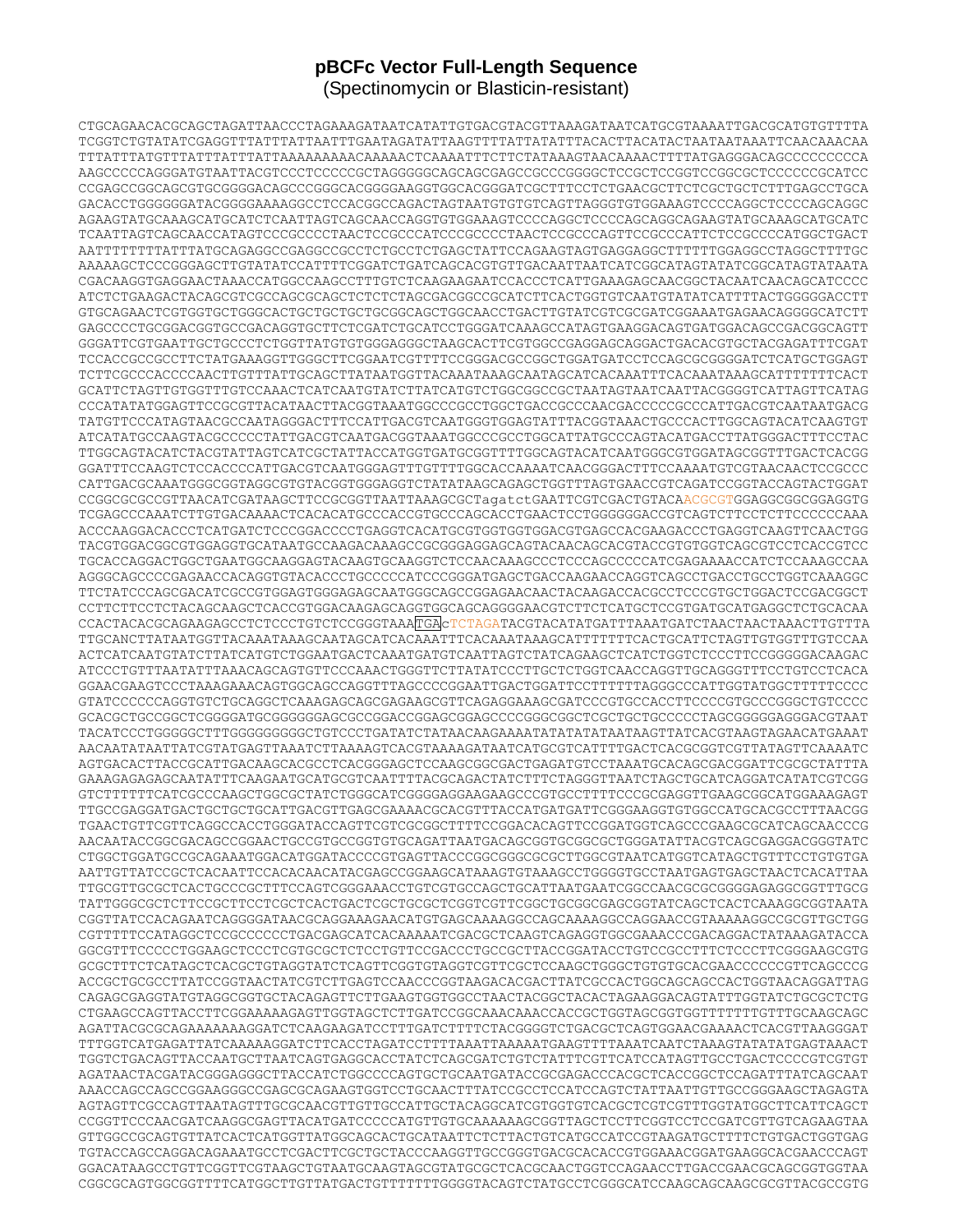GGTCGATGTTTGATGTTATGGAGCAGCAACGATGTTACGCAGCAGGGCAGTCGCCCTAAAACAAAGTTAAACATTATGAGGGAAGCGGTGATCG CCGAAGTATCGACTCAACTATCAGAGGTAGTTGGCGTCATCGAGCGCCATCTCGAACCGACGTTGCTGGCCGTACATTTGTACGGCTCCGCAGT GGATGGCGGCCTGAAGCCACACAGTGATATTGATTTGCTGGTTACGGTGACCGTAAGGCTTGATGAAACAACGCGGCGAGCTTTGATCAACGAC CTTTTGGAAACTTCGGCTTCCCCTGGAGAGAGCGAGATTCTCCGCGCTGTAGAAGTCACCATTGTTGTGCACGACGACATCATTCCGTGGCGTT ATCCAGCTAAGCGCGAACTGCAATTTGGAGAATGGCAGCGCAATGACATTCTTGCAGGTATCTTCGAGCCAGCCACGATCGACATTGATCTGGC TATCTTGCTGACAAAAGCAAGAGAACATAGCGTTGCCTTGGTAGGTCCAGCGGCGGAGGAACTCTTTGATCCGGTTCCTGAACAGGATCTATTT GAGGCGCTAAATGAAACCTTAACGCTATGGAACTCGCCGCCCGACTGGGCTGGCGATGAGCGAAATGTAGTGCTTACGTTGTCCCGCATTTGGT ACAGCGCAGTAACCGGCAAAATCGCGCCGAAGGATGTCGCTGCCGACTGGGCAATGGAGCGCCTGCCGGCCCAGTATCAGCCCGTCATACTTGA AGCTAGACAGGCTTATCTTGGACAAGAAGAAGATCGCTTGGCCTCGCGCGCAGATCAGTTGGAAGAATTTGTCCACTACGTGAAAGGCGAGATC ACCAAGGTAGTCGGCAAATAACCCTCGAGCCACCCATGACCAAAATCCCTTAACGTGAGTTA

|           | Unique enzymes in pBCFc:     |                                            |         | 1930        | 2021 | 2054 | 2158 |
|-----------|------------------------------|--------------------------------------------|---------|-------------|------|------|------|
|           |                              |                                            |         | 2179        | 2286 | 2288 | 2340 |
| BsiW I    | $C$ GTAC, G                  | 51                                         |         | 2343        | 2579 | 2581 | 3572 |
| Spl I     | $C$ GTAC, G                  | 51                                         |         | 3595        | 3617 | 3629 | 3650 |
| Sfi I     | GGCCN, NNN NGGCC 504         |                                            |         | 3834        | 3867 | 3901 | 4109 |
| Spe I     | A CTAG, T                    | 512                                        |         | 4122        | 4271 | 4378 | 4383 |
| Avr II    | $C$ $CTAG$ , $G$             | 835                                        |         | 4431        | 4468 | 4523 | 4626 |
| PpuM I    | RG`GWC, CY                   | 1123                                       |         | 4682        | 4692 | 4716 | 4759 |
| Nru I     | TCG   CGA                    | 1195                                       |         | 4766        | 4787 | 4878 | 4906 |
| BsaB I    | GATNN   NNATC                | 1262                                       |         | 5033        | 5052 | 5173 | 5283 |
| Not I     | GC `GGCC, GC                 | 1652                                       |         | 5418        | 5427 | 5789 | 5880 |
| Acc65 I   | $G$ GTAC, $C$                | 2242                                       |         | 6071        | 6117 | 6384 | 6404 |
| Asp718    | $G$ GTAC, $C$                | 2242                                       |         | 6572        | 6669 | 6681 | 6748 |
| Kpn I     | $G$ , $GTAC$ $C$             | 2246                                       |         | 6811        | 7007 | 7010 | 7088 |
| Sca I     | AGT   ACT                    | 2250                                       |         | 7135        |      |      |      |
| BamH I    | $G$ $GATC$ , $C$             | 2254                                       | Afe I   | 2302<br>(1) |      |      |      |
| Asc I     | GG`CGCG, CC                  | 2261                                       | Afl III | 894<br>(4)  | 1390 | 2330 | 4833 |
| Hpa I     | GTT   AAC                    | 2270                                       | Aha II  | 1461<br>(6) | 1773 | 1826 | 1909 |
| Cla I     | AT CG, AT                    | 2275                                       |         | 2095        | 6615 |      |      |
| HinD III  | A`AGCT, T                    | 2280                                       | Ahd I   | 2423<br>(2) | 5726 |      |      |
| Pac I     | TTA, AT`TAA                  | 2296                                       | Alu I   | (30)<br>16  | 799  | 853  | 863  |
| Afe I     | AGC   GCT                    | 2302                                       |         | 1066        | 1171 | 1535 | 2217 |
| Eco47 III | AGC   GCT                    | 2302                                       |         | 2282        | 2779 | 2935 | 3260 |
| Bgl II    | A GATC, T                    | 2306                                       |         | 3894        | 4020 | 4063 | 4498 |
| ECOR I    | G`AATT, C                    | 2312                                       |         | 4593        | 4657 | 4775 | 5001 |
| Sal I     | G`TCGA, C                    | 2318                                       |         | 5091        | 5137 | 5394 | 5915 |
| Acc I     | GT `MK, AC                   | 2319                                       |         | 6015        | 6078 | 6325 | 6755 |
| Mlu I     | A CGCG, T                    | 2330                                       |         | 6869        | 7241 |      |      |
| Xmn I     | GAANN   NNTTC                | 2972                                       | Alw I   | $(18)$ 434  | 888  | 1278 | 1469 |
| Xba I     | T`CTAG, A                    | 3054                                       |         | 1496        | 2232 | 2250 | 2261 |
| Swa I     | ATTT   AAAT                  | 3075                                       |         | 3532        | 4036 | 5395 | 5481 |
| Bsp120 I  | $G$ GGCC, $C$                | 3454                                       |         | 5481        | 5578 | 5579 | 6043 |
| Apa I     | G, GGCC `C                   | 3458                                       |         | 7020        | 7049 |      |      |
| BstX I    | CCAN, NNNN `NTGG             | 3465                                       | AlwN I  | 2402<br>(2) | 5249 |      |      |
| ECOR V    | GAT   ATC                    | 3705                                       | Apa I   | (1)<br>3458 |      |      |      |
| Sac I     | G, AGCT `C                   | 3896                                       | ApaL I  | (2)<br>5147 | 6836 |      |      |
| Ple I     | GAGTC 9/10                   | 5212                                       | Apo I   | (6)<br>175  | 233  | 1570 | 2312 |
| HqiE II   | ACCNNNNNNGGT -1/135412       |                                            |         | 3144        | 7304 |      |      |
| Fsp I     | TGC   GCA                    | 5948                                       | Asc I   | (1)<br>2261 |      |      |      |
| Psp1406 I | AA`CG, TT                    | 5952                                       | Ase I   | (6)<br>122  | 906  | 4369 | 4604 |
| BstE II   | $G$ GTNAC, $C$               | 6721                                       |         | 4663        | 5898 |      |      |
| PaeR7 I   | $C$ TCGA, G                  | 7357                                       | Asp718  | 2242<br>(1) |      |      |      |
| Xho I     | C`TCGA, G                    | 7357                                       | Ava I   | (11)<br>339 | 377  | 403  | 856  |
|           | Number of enzymes = $41$     |                                            |         | 2736        | 2769 | 3560 | 3586 |
|           |                              |                                            |         | 3624        | 6453 | 7357 |      |
|           |                              | The following enzymes do not cut in pBCFc: | Ava II  | 355<br>(9)  | 1123 | 2417 | 2472 |
|           |                              |                                            |         | 3609        | 5864 | 6086 | 6360 |
| Afl II    | Age I<br>Bbe I               | BsiC I<br>BsmB I                           |         | 7001        |      |      |      |
|           | Bsp1286 I Bst1107 I BstB I   | Ehe I<br>Fse I                             | Avr II  | 835<br>(1)  |      |      |      |
| Kas I     | Mun I<br>Nar I               | Nhe I<br>PflM I                            | BamH I  | (1)<br>2254 |      |      |      |
|           |                              |                                            | Ban I   | 1238<br>(5) | 2116 | 2242 | 4577 |
|           | pBCFc: sites sorted by name: |                                            |         | 5674        |      |      |      |
|           |                              |                                            | Ban II  | 347<br>(6)  | 1228 | 2358 | 3458 |
| Aat II    | (4)<br>1776<br>1829          | 1912<br>2098                               |         | 3624        | 3896 |      |      |
| Acc I     | 2319<br>(1)                  |                                            | Bbs I   | (4)<br>1049 | 2419 | 2520 | 2965 |
| Acc65 I   | (1)<br>2242                  |                                            | Bbv I   | (21) 25     | 337  | 340  | 398  |
| Aci I     | $(81)$ 315<br>336            | 370<br>348                                 |         | 1075        | 1180 | 1544 | 2743 |
|           | 393<br>683<br>695            | 704                                        |         | 2875        | 2971 | 3424 | 3523 |
|           | 716<br>726<br>737            | 783                                        |         | 5252        | 5255 | 5461 | 6155 |
|           | 1083<br>1165                 | 1232<br>1416                               |         | 6393        | 6478 | 6522 | 6538 |
|           | 1419<br>1485                 | 1651<br>1655                               |         | 6910        |      |      |      |
|           | 1709<br>1737                 | 1763<br>1749                               | Bbv II  | $(4)$ 1048  | 2420 | 2519 | 2966 |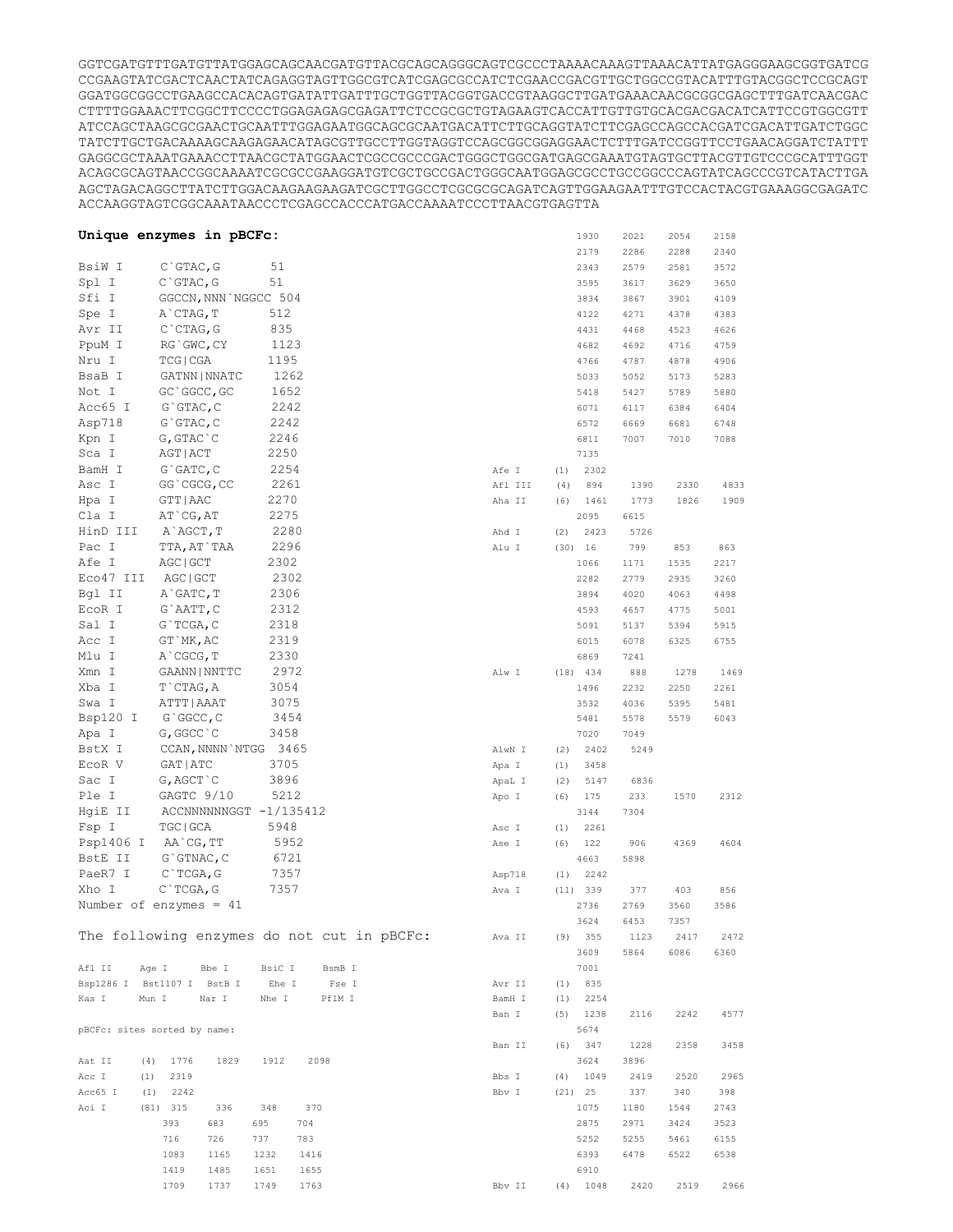| Bcl I    | (2) | 886        | 6759 |      |      |         |      | 2247        | 2255 | 2539 | 2647 |
|----------|-----|------------|------|------|------|---------|------|-------------|------|------|------|
| Bcn I    |     | (21) 341   | 342  | 405  | 406  |         |      | 3331        | 3441 | 4262 | 4634 |
|          |     | 858        | 859  | 1458 | 2471 |         |      | 5240        | 5253 | 5367 | 5773 |
|          |     | 2771       | 2772 | 3043 | 3280 |         |      | 5891        | 5934 | 6201 | 6296 |
|          |     | 3429       | 3562 | 3563 | 3626 |         |      | 6361        | 7099 | 7195 | 7217 |
|          |     | 3627       | 4466 | 5214 | 5910 | BsrB I  | (4)  | 350         | 3617 | 4525 | 4766 |
|          |     | 6257       |      |      |      | BsrD I  | (5)  | 2863        | 5787 | 5961 | 6910 |
| Bfa I    |     | $(17)$ 17  | 28   | 318  | 513  |         |      | 7203        |      |      |      |
|          |     | 836        | 1073 | 1605 | 2304 | BsrG I  | (2)  | 2324        | 2751 |      |      |
|          |     | 3055       | 3179 | 3647 | 4006 | BssH II | (3)  | 2261        | 4472 | 7285 |      |
|          |     | 4017       | 5328 | 5581 | 5916 | BssS I  | (2)  | 1138        | 5006 |      |      |
|          |     | 7242       |      |      |      | BstE II | (1)  | 6721        |      |      |      |
| Bgl I    | (6) | 504        | 1741 | 1863 | 1934 | BstN I  |      | $(24)$ 291  | 477  | 549  | 604  |
|          |     |            |      |      |      |         |      |             |      |      |      |
|          |     | 5846       | 7193 |      |      |         |      | 621         | 1268 | 1741 | 1934 |
| Bgl II   | (1) | 2306       |      |      |      |         |      | 2411        | 2639 | 2792 | 2810 |
| Blp I    | (2) | 1359       | 6870 |      |      |         |      | 3359        | 3417 | 3489 | 3675 |
| Bpm I    | (4) | 1463       | 1520 | 5796 | 6813 |         |      | 4253        | 4420 | 4573 | 4861 |
| Bsa I    | (3) | 2680       | 3274 | 5787 |      |         |      | 4982        | 4995 | 6215 | 6792 |
| BsaA I   | (9) | 895        | 1393 | 1991 | 2542 | BstU I  |      | $(24)$ 1195 | 1485 | 1711 | 2263 |
|          |     | 2604       | 3062 | 3743 | 3801 |         |      | 2288        | 2332 | 2581 | 3834 |
|          |     | 7318       |      |      |      |         |      | 3940        | 4111 | 4271 | 4474 |
| BsaB I   | (1) | 1262       |      |      |      |         |      | 4680        | 4682 | 4880 | 5461 |
| BsaH I   | (6) | 1461       | 1773 | 1826 | 1909 |         |      | 5791        | 6475 | 6748 | 6813 |
|          |     | 2095       | 6615 |      |      |         |      | 6876        | 7169 | 7285 | 7287 |
| BsaJ I   |     | $(44)$ 289 | 290  | 339  | 340  | BstX I  | (1)  | 3465        |      |      |      |
|          |     |            |      |      | 547  |         |      |             |      |      |      |
|          |     | 403        | 476  | 502  |      | BstY I  |      | (10) 881    | 1489 | 2236 | 2254 |
|          |     | 619        | 742  | 777  | 835  |         |      | 2306        | 5474 | 5485 | 5571 |
|          |     | 856        | 962  | 1267 | 1374 |         |      | 5583        | 7042 |      |      |
|          |     | 2011       | 2286 | 2410 | 2448 | Bsu36 I | (2)  | 2478        | 2520 |      |      |
|          |     | 2579       | 2769 | 2841 | 2940 | Cac8 I  |      | $(40)$ 333  | 384  | 391  | 467  |
|          |     | 3278       | 3426 | 3487 | 3560 |         |      | 562         | 581  | 634  | 653  |
|          |     | 3623       | 3624 | 3673 | 3674 |         |      | 1059        | 1173 | 1465 | 1737 |
|          |     | 4141       | 4252 | 4572 | 4993 |         |      | 1930        | 2263 | 2933 | 3500 |
|          |     | 6246       | 6269 | 6452 | 6483 |         |      | 3576        | 3583 | 3634 | 3881 |
|          |     |            |      |      |      |         |      |             |      |      |      |
|          |     | 6790       | 6854 | 6993 | 7335 |         |      | 3978        | 4065 | 4219 | 4470 |
| BsaW I   | (9) | 352        | 2239 | 3611 | 4279 |         |      | 4474        | 4626 | 4655 | 4764 |
|          |     | 4291       | 5039 | 5186 | 6017 |         |      | 4850        | 4887 | 5447 | 5838 |
|          |     | 7027       |      |      |      |         |      | 6471        | 6648 | 6753 | 6933 |
| BseR I   | (3) | 831        | 1391 | 2600 |      |         |      | 7102        | 7208 | 7212 | 7287 |
| Bsg I    | (4) | 1151       | 2618 | 2987 | 4383 | Cfr10 I | (8)  | 382         | 1463 | 3581 | 4332 |
| BsiE I   | (8) | 1083       | 1199 | 1655 | 3838 |         |      | 4356        | 5806 | 7157 | 7210 |
|          |     | 4749       | 5173 | 6096 | 6942 | Cla I   | (1)  | 2275        |      |      |      |
| BsiHKA I | (3) | 3896       | 5151 | 6840 |      | Csp6 I  |      | (21) 52     | 1869 | 1894 | 1949 |
|          |     |            |      |      |      |         |      |             |      |      |      |
| BsiW I   | (1) | 51         |      |      |      |         |      | 1982        | 2033 | 2190 | 2243 |
| Bsm I    | (3) | 1600       | 3174 | 3978 |      |         |      | 2249        | 2325 | 2539 | 2593 |
| BsmA I   | (6) | 982        | 2084 | 2679 | 3041 |         |      | 2605        | 2662 | 2752 | 3063 |
|          |     | 3273       | 5788 |      |      |         |      | 6207        | 6440 | 6653 | 6661 |
| BsmF I   |     | (18) 281   | 291  | 410  | 529  |         |      | 7144        |      |      |      |
|          |     | 601        | 665  | 1136 | 1472 | Dde I   | (9)  | 795         | 1359 | 2478 | 2520 |
|          |     | 1826       | 1977 | 2145 | 2430 |         |      | 3908        | 5108 | 5517 | 5683 |
|          |     | 3296       | 3379 | 3553 | 3672 |         |      | 6870        |      |      |      |
|          |     | 3682       | 7117 |      |      | Dpn I   |      | $(34)$ 429  | 883  | 888  | 1198 |
| BsoF I   |     |            |      |      |      |         |      |             |      |      |      |
|          |     | $(62)$ 14  | 326  | 329  | 336  |         |      | 1259        | 1273 | 1475 | 1491 |
|          |     | 387        | 454  | 783  | 1064 |         |      | 2238        | 2256 | 2308 | 2465 |
|          |     | 1083       | 1157 | 1160 | 1163 |         |      | 3081        | 3538 | 4031 | 5401 |
|          |     | 1166       | 1169 | 1333 | 1419 |         |      | 5476        | 5487 | 5495 | 5573 |
|          |     | 1533       | 1652 | 1655 | 2341 |         |      | 5585        | 5690 | 6031 | 6049 |
|          |     | 2579       | 2732 | 2864 | 2960 |         |      | 6095        | 6578 | 6761 | 6941 |
|          |     | 3413       | 3512 | 3579 | 3630 |         |      | 6951        | 7026 | 7044 | 7272 |
|          |     | 3637       | 3640 | 3902 | 4021 |         |      | 7293        | 7331 |      |      |
|          |     | 4123       | 4154 | 4157 | 4272 | DpnII   |      | $(34)$ 427  | 881  | 886  | 1196 |
|          |     | 4384       | 4431 | 4658 | 4739 |         |      | 1257        | 1271 | 1473 | 1489 |
|          |     | 4757       | 4760 | 4878 | 5033 |         |      | 2236        | 2254 | 2306 | 2463 |
|          |     |            |      |      |      |         |      |             |      |      |      |
|          |     | 5176       | 5241 | 5244 | 5450 |         |      | 3079        | 3536 | 4029 | 5399 |
|          |     | 5778       | 6117 | 6144 | 6239 |         |      | 5474        | 5485 | 5493 | 5571 |
|          |     | 6382       | 6467 | 6511 | 6527 |         |      | 5583        | 5688 | 6029 | 6047 |
|          |     | 6682       | 6749 | 6899 | 7008 |         |      | 6093        | 6576 | 6759 | 6939 |
|          |     | 7088       | 7185 |      |      |         |      | 6949        | 7024 | 7042 | 7270 |
| Bsp120 I | (1) | 3454       |      |      |      |         |      | 7291        | 7329 |      |      |
| BspH I   | (2) | 2460       | 5553 |      |      | Dra I   | (4)  | 3075        | 3308 | 5592 | 5611 |
| BspM I   | (3) | 2813       | 2943 | 6908 |      | Dra III | (4)  | 1369        | 6270 | 6698 | 7318 |
| BspM II  | (2) | 4279       | 4291 |      |      | Drd I   | (4)  | 1051        | 2522 | 3912 | 4941 |
|          |     |            |      |      |      |         |      |             |      |      |      |
| Bsr I    |     | (24) 721   | 1097 | 1121 | 1947 | Dsa I   | (11) | 502         | 742  | 962  | 2011 |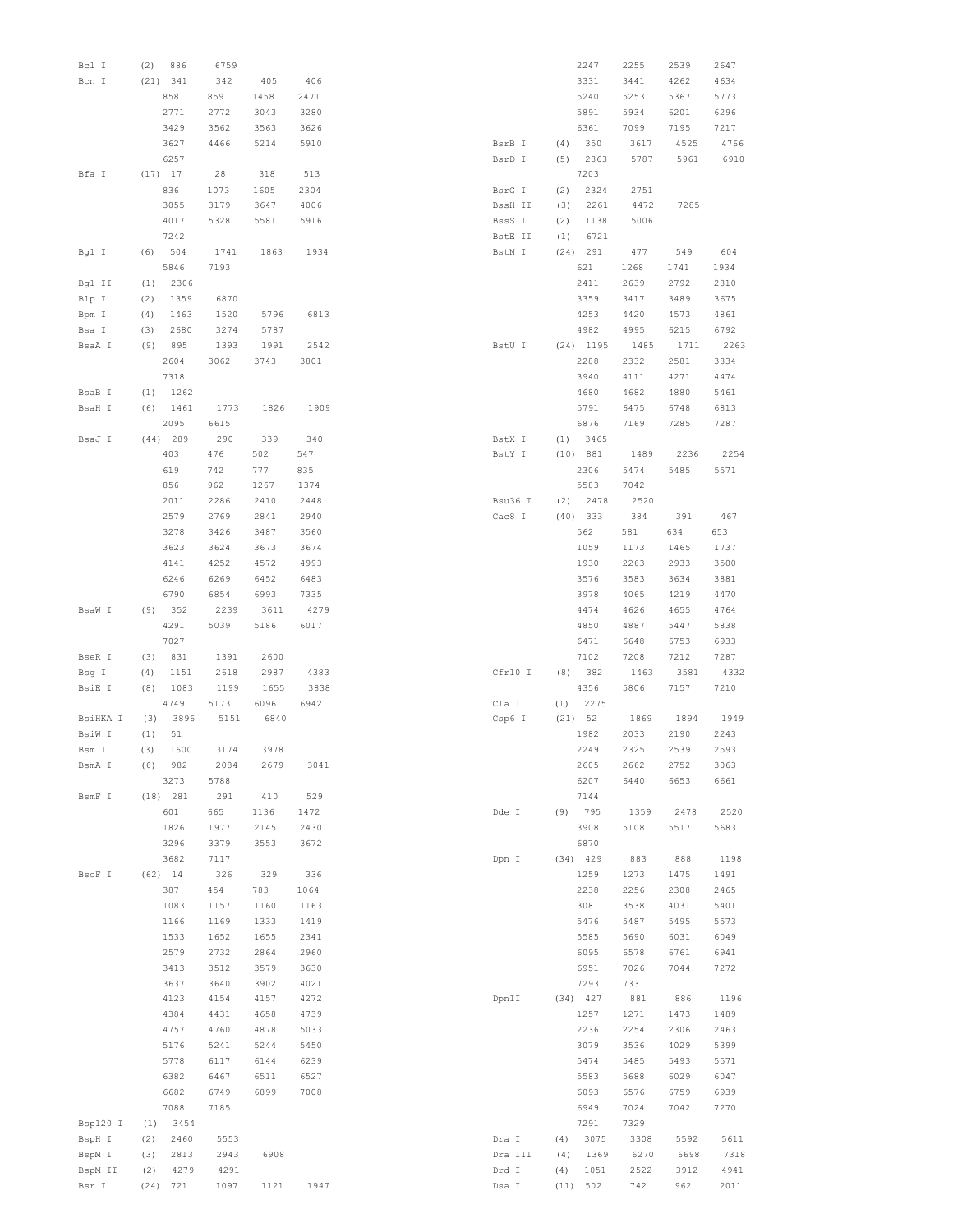|           |     | 2286       | 2579 | 2841 | 2940 |        |          |      | 6815       | 6876 | 6903 | 7057 |
|-----------|-----|------------|------|------|------|--------|----------|------|------------|------|------|------|
|           |     | 6269       | 6483 | 6854 |      |        |          |      | 7151       | 7171 | 7206 | 7287 |
| Eae I     | (9) | 505        | 965  | 1080 | 1371 |        |          |      | 7289       |      |      |      |
|           |     | 1652       | 4210 | 4672 | 6114 |        | HinC II  | (4)  | 900        | 2270 | 2320 | 3355 |
|           |     |            |      |      |      |        |          |      |            |      |      |      |
|           |     | 6648       |      |      |      |        | Hind II  | (4)  | 900        | 2270 | 2320 | 3355 |
| Eag I     | (2) | 1080       | 1652 |      |      |        | HinD III | (1)  | 2280       |      |      |      |
| Ear I     | (3) | 2438       | 3017 | 4717 |      | Hinf I |          | (19) | 988        | 1320 | 1409 | 1446 |
| Eco47 III | (1) | 2302       |      |      |      |        |          |      | 2061       | 2903 | 3051 | 3229 |
| Eco57 I   | (3) | 1060       | 5380 | 6706 |      |        |          |      | 3441       | 3827 | 3935 | 4196 |
| Eco72 I   | (2) | 895        | 1393 |      |      |        |          |      | 4668       | 4733 | 4808 | 5204 |
|           |     |            |      |      |      |        |          |      |            |      |      |      |
| ECON I    | (2) | 2636       | 3449 |      |      |        |          |      | 5721       | 6592 | 6805 |      |
| Eco0109 I | (2) | 1123       | 3454 |      |      | HinI I |          | (6)  | 1461       | 1773 | 1826 | 1909 |
| EcoR I    | (1) | 2312       |      |      |      |        |          |      | 2095       | 6615 |      |      |
| ECOR II   |     | $(24)$ 289 | 475  | 547  | 602  | HinP I |          |      | (37) 361   | 1061 | 1483 | 2261 |
|           |     | 619        | 1266 | 1739 | 1932 |        |          |      | 2263       | 2301 | 3604 | 3940 |
|           |     | 2409       | 2637 | 2790 | 2808 |        |          |      | 4067       | 4310 | 4386 | 4472 |
|           |     |            |      |      |      |        |          |      |            |      |      |      |
|           |     | 3357       | 3415 | 3487 | 3673 |        |          |      | 4474       | 4615 | 4680 | 4708 |
|           |     | 4251       | 4418 | 4571 | 4859 |        |          |      | 4741       | 5011 | 5078 | 5178 |
|           |     | 4980       | 4993 | 6213 | 6790 |        |          |      | 5352       | 5461 | 5854 | 5947 |
| ECOR V    | (1) | 3705       |      |      |      |        |          |      | 6346       | 6396 | 6473 | 6625 |
| Esp I     | (2) | 1359       | 6870 |      |      |        |          |      | 6813       | 6874 | 6901 | 7055 |
| Fnu4H I   |     |            |      |      |      |        |          |      |            |      |      |      |
|           |     | $(62)$ 14  | 326  | 329  | 336  |        |          |      | 7149       | 7169 | 7204 | 7285 |
|           |     | 387        | 454  | 783  | 1064 |        |          |      | 7287       |      |      |      |
|           |     | 1083       | 1157 | 1160 | 1163 | Hpa I  |          | (1)  | 2270       |      |      |      |
|           |     | 1166       | 1169 | 1333 | 1419 | Hpa II |          |      | $(40)$ 340 | 353  | 358  | 383  |
|           |     | 1533       | 1652 | 1655 | 2341 |        |          |      | 404        | 857  | 1456 | 1464 |
|           |     | 2579       | 2732 | 2864 | 2960 |        |          |      | 2240       | 2258 | 2470 | 2770 |
|           |     | 3413       |      | 3579 |      |        |          |      | 2867       | 3041 | 3278 | 3428 |
|           |     |            | 3512 |      | 3630 |        |          |      |            |      |      |      |
|           |     | 3637       | 3640 | 3902 | 4021 |        |          |      | 3561       | 3582 | 3607 | 3612 |
|           |     | 4123       | 4154 | 4157 | 4272 |        |          |      | 3625       | 4280 | 4292 | 4333 |
|           |     | 4384       | 4431 | 4658 | 4739 |        |          |      | 4343       | 4357 | 4465 | 4551 |
|           |     | 4757       | 4760 | 4878 | 5033 |        |          |      | 5040       | 5187 | 5213 | 5403 |
|           |     | 5176       | 5241 | 5244 | 5450 |        |          |      | 5807       | 5841 | 5908 | 6018 |
|           |     |            |      |      |      |        |          |      |            |      |      |      |
|           |     | 5778       | 6117 | 6144 | 6239 |        |          |      | 6255       | 7028 | 7158 | 7211 |
|           |     | 6382       | 6467 | 6511 | 6527 | Hph I  |          |      | (13) 959   | 2026 | 2618 | 2930 |
|           |     | 6682       | 6749 | 6899 | 7008 |        |          |      | 4241       | 5570 | 5797 | 6211 |
|           |     | 7088       | 7185 |      |      |        |          |      | 6269       | 6585 | 6732 | 6818 |
| Fok I     |     | (21) 307   | 359  | 686  | 1015 |        |          |      | 7325       |      |      |      |
|           |     | 1250       | 1483 | 2752 | 2786 | Kpn I  |          | (1)  | 2246       |      |      |      |
|           |     |            |      |      |      |        |          |      |            |      |      |      |
|           |     | 3277       | 3604 | 3656 | 4158 | Mae I  |          | (17) | 17         | 28   | 318  | 513  |
|           |     | 4307       | 4439 | 5692 | 5873 |        |          |      | 836        | 1073 | 1605 | 2304 |
|           |     | 6160       | 6292 | 6445 | 6689 |        |          |      | 3055       | 3179 | 3647 | 4006 |
|           |     | 7190       |      |      |      |        |          |      | 4017       | 5328 | 5581 | 5916 |
| Fsp I     | (1) | 5948       |      |      |      |        |          |      | 7242       |      |      |      |
| Gdi II    | (9) | 506        | 1079 | 1081 | 1370 | Mae II |          |      | (28) 50    | 54   | 304  | 894  |
|           |     |            |      |      |      |        |          |      |            |      |      |      |
|           |     | 1651       | 1653 | 4673 | 6113 |        |          |      | 1392       | 1773 | 1785 | 1826 |
|           |     | 6647       |      |      |      |        |          |      | 1909       | 1990 | 2095 | 2502 |
| Gsu I     | (4) | 1464       | 1519 | 5797 | 6812 |        |          |      | 2541       | 2603 | 2970 | 3061 |
| Hae I     | (9) | 498        | 834  | 967  | 4212 |        |          |      | 3661       | 3742 | 3800 | 4165 |
|           |     | 4248       | 4848 | 4859 | 5311 |        |          |      | 4182       | 4399 | 5536 | 5952 |
|           |     | 7280       |      |      |      |        |          |      | 6641       | 7127 | 7317 | 7386 |
|           |     |            |      |      |      |        |          |      |            |      |      |      |
| Hae II    |     | (10) 364   | 2304 | 3607 | 4070 |        | Mae III  |      | $(28)$ 46  | 248  | 1544 | 1712 |
|           |     | 4389       | 4711 | 5081 | 6628 |        |          |      | 1799       | 2148 | 2366 | 2482 |
|           |     | 7058       | 7207 |      |      |        |          |      | 3118       | 3796 | 3856 | 4459 |
| Hae III   |     | $(26)$ 498 | 507  | 776  | 782  |        |          |      | 5189       | 5252 | 5368 | 5651 |
|           |     | 834        | 967  | 1082 | 1373 |        |          |      | 5982       | 6040 | 6193 | 6258 |
|           |     | 1654       | 1735 | 1928 | 3456 |        |          |      | 6389       | 6476 | 6520 | 6715 |
|           |     |            |      |      |      |        |          |      |            |      |      |      |
|           |     | 4212       | 4248 | 4674 | 4848 |        |          |      | 6721       | 6823 | 7153 | 7391 |
|           |     | 4859       | 4877 | 5311 | 5769 | Mbo I  |          |      | $(34)$ 427 | 881  | 886  | 1196 |
|           |     | 5849       | 6116 | 6650 | 6684 |        |          |      | 1257       | 1271 | 1473 | 1489 |
|           |     | 7214       | 7280 |      |      |        |          |      | 2236       | 2254 | 2306 | 2463 |
| Hga I     |     | (11) 89    | 1042 | 1468 | 2176 |        |          |      | 3079       | 3536 | 4029 | 5399 |
|           |     | 2609       | 3807 | 3970 | 4943 |        |          |      | 5474       | 5485 | 5493 | 5571 |
|           |     |            |      |      |      |        |          |      |            |      |      |      |
|           |     | 5521       | 6269 | 6605 |      |        |          |      | 5583       | 5688 | 6029 | 6047 |
| HgiA I    | (3) | 3896       | 5151 | 6840 |      |        |          |      | 6093       | 6576 | 6759 | 6939 |
| HgiE II   | (1) | 5412       |      |      |      |        |          |      | 6949       | 7024 | 7042 | 7270 |
| Hha I     |     | (37) 363   | 1063 | 1485 | 2263 |        |          |      | 7291       | 7329 |      |      |
|           |     | 2265       | 2303 | 3606 | 3942 | Mbo II |          |      | $(19)$ 231 | 996  | 1053 | 1081 |
|           |     |            |      |      |      |        |          |      |            |      |      |      |
|           |     | 4069       | 4312 | 4388 | 4474 |        |          |      | 1499       | 2420 | 2426 | 2524 |
|           |     | 4476       | 4617 | 4682 | 4710 |        |          |      | 2912       | 2966 | 3033 | 4100 |
|           |     | 4743       | 5013 | 5080 | 5180 |        |          |      | 4705       | 5494 | 5567 | 6917 |
|           |     | 5354       | 5463 | 5856 | 5949 |        |          |      | 7276       | 7279 | 7312 |      |
|           |     | 6348       | 6398 | 6475 | 6627 | Mlu I  |          |      | $(1)$ 2330 |      |      |      |
|           |     |            |      |      |      |        |          |      |            |      |      |      |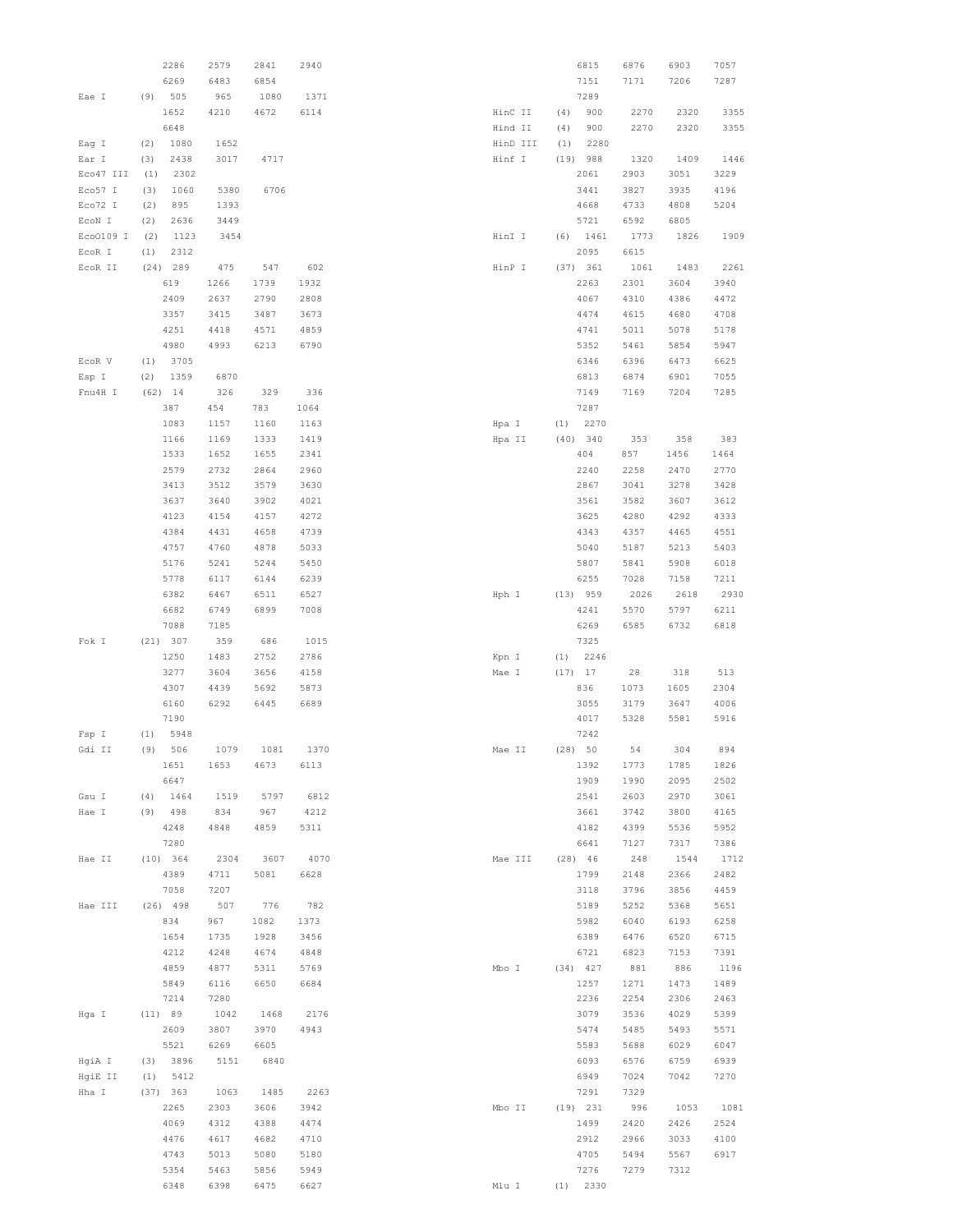| Mme I     | (5)  | 2702         | 2930 | 5047 | 5231 | NspH I    | (7)  | 88           | 583          | 655          | 2385         |
|-----------|------|--------------|------|------|------|-----------|------|--------------|--------------|--------------|--------------|
|           |      | 7279         |      |      |      |           |      | 2490         | 3980         | 4837         |              |
| Mnl I     |      | $(58)$ 103   | 258  | 318  | 446  | Pac I     | (1)  | 2296         |              |              |              |
|           |      | 508          | 766  | 772  | 795  | PaeR7 I   | (1)  | 7357         |              |              |              |
|           |      | 801          | 809  | 812  | 824  | Pal I     |      | $(26)$ 498   | 507          | 776          | 782          |
|           |      | 944          | 1005 | 1346 | 1347 |           |      | 834          | 967          | 1082         | 1373         |
|           |      | 1369         | 1486 | 2192 | 2330 |           |      | 1654         | 1735         | 1928         | 3456         |
|           |      | 2339         | 2440 | 2467 | 2473 |           |      | 4212         | 4248         | 4674         | 4848         |
|           |      | 2515         | 2548 | 2578 | 2632 |           |      | 4859         | 4877         | 5311         | 5769         |
|           |      | 2698         | 2900 | 2932 | 2989 |           |      | 5849         | 6116         | 6650         | 6684         |
|           |      | 3037         | 3388 | 3521 | 3649 |           |      | 7214         | 7280         |              |              |
|           |      | 3893         | 4079 | 4106 | 4136 | Ple I     | (1)  | 5212         |              |              |              |
|           |      | 4400         | 4682 | 4731 | 4941 | Pml I     | (2)  | 895          | 1393         |              |              |
|           |      | 5014         | 5265 | 5665 | 5746 | PpuM I    | (1)  | 1123         |              |              |              |
|           |      | 5892         | 6098 | 6237 | 6461 | Psp1406 I | (1)  | 5952         |              |              |              |
|           |      | 6558         | 6598 | 7006 | 7045 | PspA I    | (6)  | 339          | 403          | 856          | 2769         |
|           |      | 7290         | 7365 |      |      |           |      | 3560         | 3624         |              |              |
| Msc I     | (2)  | 967          | 4212 |      |      | Pst I     | (3)  | 6            | 471          | 3500         |              |
| Mse I     | (29) | -22          | 57   | 122  | 138  | Pvu I     | (3)  | 1199         | 6096         | 6942         |              |
|           |      | 212          | 906  | 2269 | 2292 | Pvu II    | (2)  | 1171         | 4657         |              |              |
|           |      | 2296         | 3074 | 3300 | 3307 | Rsa I     | (21) | 53           | 1870         | 1895         | 1950         |
|           |      | 3784         | 3791 | 4012 | 4225 |           |      | 1983         | 2034         | 2191         | 2244         |
|           |      | 4369         | 4604 | 4663 | 5539 |           |      | 2250         | 2326         | 2540         | 2594         |
|           |      | 5591         | 5596 | 5610 | 5663 |           |      | 2606         | 2663         | 2753         | 3064         |
|           |      | 5898         | 5937 | 6554 | 7070 |           |      | 6208         | 6441         | 6654         | 6662         |
|           |      | 7383         |      |      |      |           |      | 7145         |              |              |              |
| Msl I     | (6)  | 2016         | 2840 | 3463 | 5978 | Rsr II    | (2)  | 355          | 3609         |              |              |
|           |      | 6137         | 6833 |      |      | Sac I     | (1)  | 3896         |              |              |              |
| Msp I     |      | (40) 340     | 353  | 358  | 383  | Sac II    | (2)  | 2289         | 2582         |              |              |
|           |      | 404          | 857  | 1456 | 1464 | Sal I     | (1)  | 2318         |              |              |              |
|           |      | 2240         | 2258 | 2470 | 2770 | Sap I     | (2)  | 3017         | 4717         |              |              |
|           |      | 2867         | 3041 | 3278 | 3428 | Sau3A I   |      | $(34)$ 427   | 881          | 886          | 1196         |
|           |      | 3561         | 3582 | 3607 | 3612 |           |      | 1257         | 1271         | 1473         | 1489         |
|           |      | 3625         | 4280 | 4292 | 4333 |           |      | 2236         | 2254         | 2306         | 2463         |
|           |      | 4343         | 4357 | 4465 | 4551 |           |      | 3079         | 3536         | 4029         | 5399         |
|           |      | 5040         | 5187 | 5213 | 5403 |           |      | 5474         | 5485         | 5493         | 5571         |
|           |      | 5807         | 5841 | 5908 | 6018 |           |      | 5583         | 5688         | 6029         | 6047         |
|           |      | 6255         | 7028 | 7158 | 7211 |           |      | 6093         | 6576         | 6759         | 6939         |
| MspA1 I   | (9)  | 1171         | 2288 | 2581 | 4378 |           |      | 6949         | 7024         | 7042         | 7270         |
|           |      | 4657         | 5175 | 5420 | 6384 |           |      | 7291         | 7329         |              |              |
|           |      | 7007         |      |      |      | Sau96 I   |      | $(16)$ 355   | 1123         | 1734         | 1927         |
| Nae I     | (4)  | 384          | 1465 | 3583 | 7212 |           |      | 2417         | 2472         | 3454         | 3455         |
| Nci I     | (21) | 340          | 341  | 404  | 405  |           |      | 3609         | 5768         | 5847         | 5864         |
|           |      | 857          | 858  | 1457 | 2470 |           |      | 6086         | 6360         | 7001         | 7213         |
|           |      | 2770         | 2771 | 3042 | 3279 | Sca I     | (1)  | 2250         |              |              |              |
|           |      | 3428         | 3561 | 3562 | 3625 | ScrF I    |      | $(45)$ 291   | 340          | 341          | 404          |
|           |      | 3626         | 4465 | 5213 | 5909 |           |      | 405          | 477          | 549          | 604          |
|           |      | 6256         |      |      |      |           |      | 621          | 857          | 858          | 1268         |
| Nco I     | (3)  | 742          | 962  | 2011 |      |           |      | 1457         | 1741         | 1934         | 2411         |
| Nde I     | (2)  | 1885         | 3067 |      |      |           |      | 2470         | 2639         | 2770         | 2771         |
| NgoM I    | (4)  | 382          | 1463 | 3581 | 7210 |           |      | 2792         | 2810         | 3042         | 3279         |
| Nla III   |      | (32) 71      | 88   | 583  | 655  |           |      | 3359         | 3417         | 3428         | 3489         |
|           |      | 746          | 966  | 1498 | 1646 |           |      | 3561         | 3562         | 3625         | 3626         |
|           |      | 1955         | 2015 | 2385 | 2464 |           |      | 3675         | 4253         | 4420         | 4465         |
|           |      | 2490         | 2982 | 2996 | 3220 |           |      | 4573         | 4861         | 4982         | 4995         |
|           |      | 3757         | 3817 | 3980 | 4129 |           |      | 5213         | 5909         | 6215         | 6256         |
|           |      | 4193         | 4217 | 4447 | 4491 |           |      | 6792         |              |              |              |
|           |      | 4837         | 5557 | 6048 | 6058 | Sec I     |      | $(44)$ 289   | 290          | 339          | 340          |
|           |      | 6136         | 6172 | 6415 | 7371 |           |      | 403          | 476          | 502          | 547          |
| Nla IV    |      | (22) 346     | 553  | 625  | 1124 |           |      | 619          | 742          | 777          | 835          |
|           |      | 1240         | 2118 | 2244 | 2256 |           |      | 856<br>2011  | 962<br>2286  | 1267         | 1374         |
|           |      |              |      |      | 3456 |           |      |              |              | 2410         | 2448         |
|           |      | 2418         | 2474 | 2914 |      |           |      |              |              |              |              |
|           |      | 3621         | 4579 | 4865 | 4904 |           |      | 2579         | 2769         | 2841         | 2940         |
|           |      | 5676         | 5770 | 5811 | 6022 |           |      | 3278         | 3426         | 3487         | 3560         |
|           |      | 6667         | 7032 |      |      |           |      | 3623         | 3624         | 3673         | 3674         |
| Not I     | (1)  | 1652         |      |      |      |           |      | 4141         | 4252         | 4572         | 4993         |
| Nru I     | (1)  | 1195         |      |      |      |           |      | 6246         | 6269         | 6452         | 6483         |
| Nsi I     | (4)  | 585          | 657  | 2994 | 3978 |           |      | 6790         | 6854         | 6993         | 7335         |
| Nsp7524 I |      | $(7)$ 84     | 579  | 651  | 2381 | SfaN I    |      | (20) 380     | 591          | 663          | 1036         |
|           |      | 2486         | 3976 | 4833 |      |           |      | 1093         | 1225         | 1271         | 1571         |
| NspB II   | (9)  | 1171         | 2288 | 2581 | 4378 |           |      | 2009         | 2980         | 3145         | 3583         |
|           |      | 4657<br>7007 | 5175 | 5420 | 6384 |           |      | 4031<br>4929 | 4086<br>5981 | 4320<br>6174 | 4418<br>6466 |